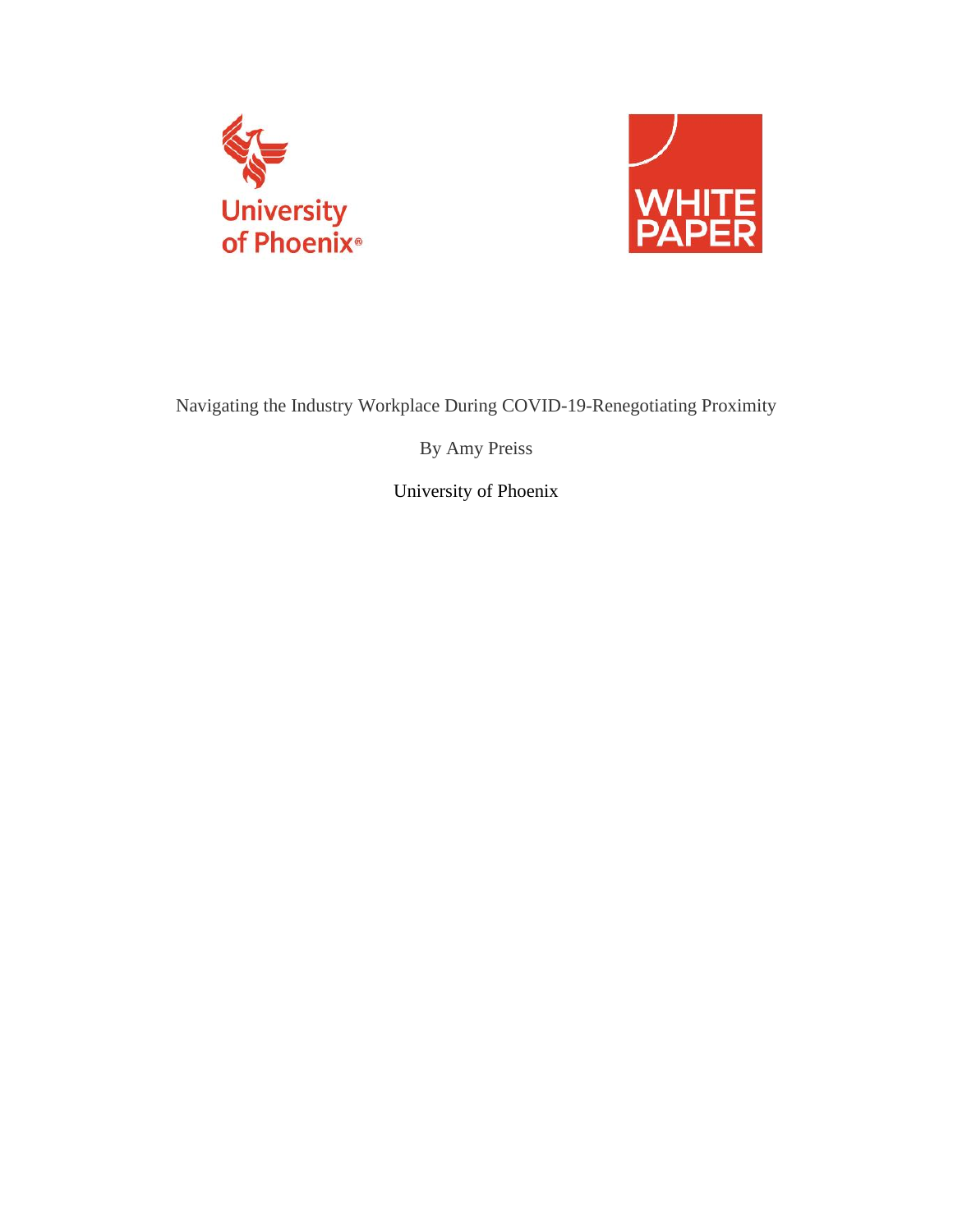The COVID-19 pandemic prompted significant employment shifts worldwide. Millions of workers experienced sudden and unexpected job loss, while millions more struggled to adapt to the isolation of working remotely. In addition to risking their health, essential workers faced the psychological burden of distancing from others, wearing protective gear, fearing personal exposure, and the trauma of treating the critically sick and dying with few resources. Although COVID-19's impact varies, a large majority of workers have and will likely experience drastic changes and potential consequences to their financial, emotional, and professional lives, especially as new variants of the virus emerge.

#### **The Financial Pandemic**

The financial consequences of the COVID-19 pandemic on the economy and job market are significant. According to the World Bank (2020), global growth weakened by almost 5% in 2020, representing the largest economic crisis since the Great Depression. At the start of the pandemic consumer spending drastically declined, predominantly in recreation and retail. By April 2020, people stopped eating in restaurants and going to malls, museums, and movie theaters. By December, the airlines canceled almost 15 million flights. According to Richter (2020) due to the pandemic and resultant shutdowns 114 million people lost their jobs. Lost working hours totaled the equivalent of 255 million full-time jobs and \$3.7 trillion in lost wages. As a consequence of job loss one in four adults couldn't pay their bills, one third had to access savings or retirement accounts, and one in six borrowed from family or for the first time, received food from a food bank. The financial consequences of the pandemic evoked an increase in mental health conditions among the general public and in the workplace.

# **The Psychological Pandemic**

Mental health issues are a national epidemic. According to the National Alliance on Mental Illness (2020), pre-pandemic one in five Americans, or 47.6 million people, suffered from at least one mental health condition. Since the onset of COVID-19, the number of adults reporting anxiety or depression from pandemic stress increased from 36.4% to 41.5%, and individuals reporting untreated mental health issues increased from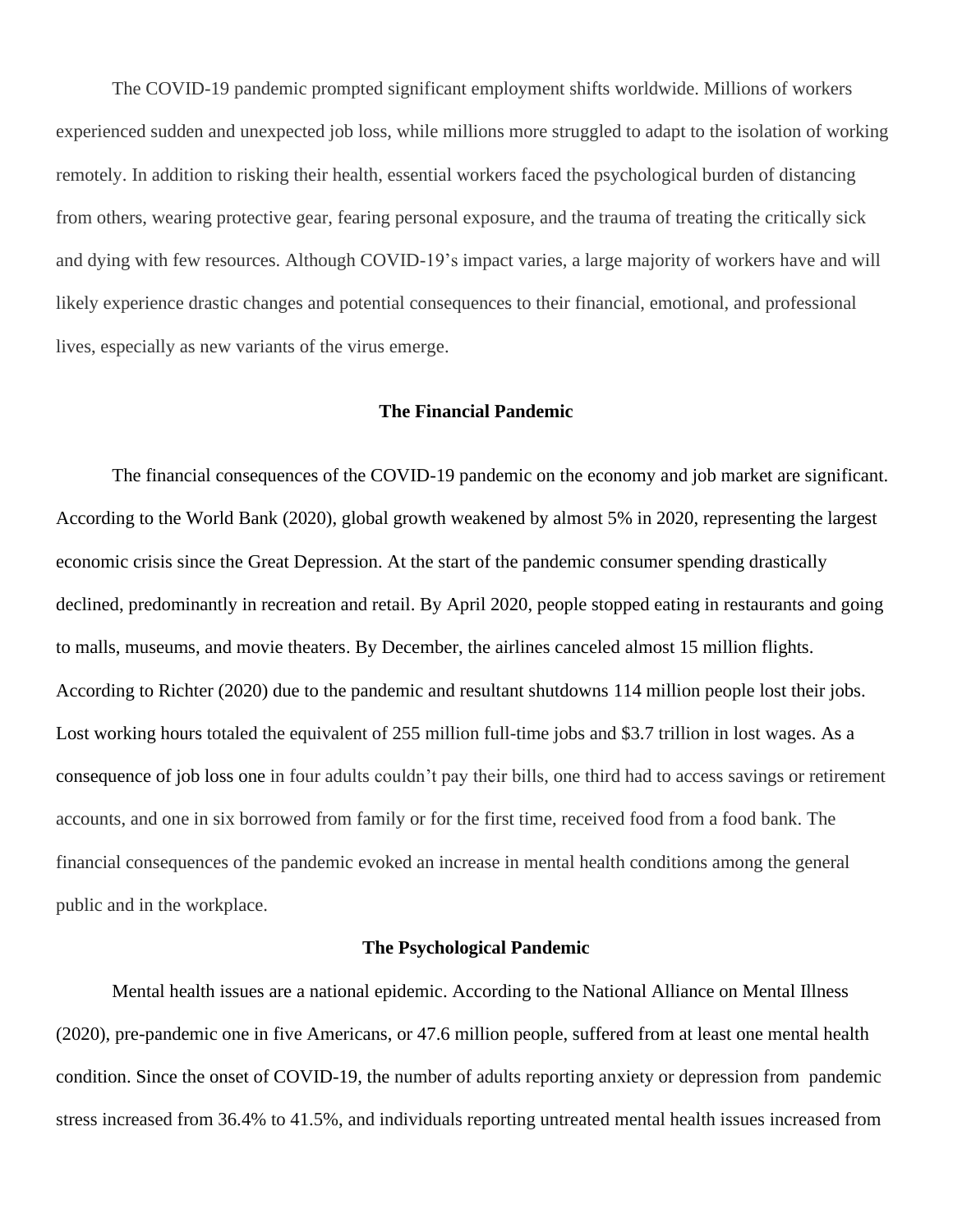9.2 to 11.7%. Social distancing, shutdowns, fear of contracting the virus, and long periods of quarantine and isolation were primary in evoking feelings of depression and anxiety among the general public.

Pappa et al. (2020) noted that the workplace represents an especially vulnerable target for developing mental health issues. The COVID-19 pandemic heightened employee job stress, increasing the prevalence of symptomology in the workplace and degrading the psychological condition at work. The National Alliance on Mental Illness (2020) reported an increase in employee post-traumatic stress disorder (PTSD), depression, anxiety, sleep disturbance, substance abuse, and suicidal ideation due to pandemic stress. Essential workers who encounter a greater risk of contracting the virus reported greater symptoms of anxiety and depression (42% vs. 30%), substance abuse (25% vs. 11%), and suicidal thoughts (22% vs. 8%) compared to non-essential workers during the pandemic.

## **Career Disruption**

According to the Bureau of Labor Statistics (2020), in addition to the rise in mental illness the pandemic created career disruption for a vast number of people,, particularly for four subsets of workers: essential workers struggling to protect themselves and their families from contracting the virus, healthcare workers coping with post-traumatic stress disorder,, remote workers adapting to working and communicating virtually, and unemployed or underemployed workers seeking career development and job search support. This disruption prompted approximately five million people to voluntarily leave the workforce since the pandemic began. It is unclear whether their decision to leave is permanent or temporary, but employers struggle to retain existing employees and to hire workers to fill vacant positions. Instead of looking for new jobs immediately, a vast number of people are postponing re-entry into the workforce and contemplating their next career move. Compensation, work-life balance, few growth opportunities and lack of training most fueled workers' motivation to leave their jobs.

Despite vast unemployment and vacant job openings, the pandemic prompted new job creation. According to Mauer (2020), the pandemic shocked the labor market and initiated new jobs requiring new skill sets. The public health crises prompted new jobs necessary to mitigate the virus and increase the general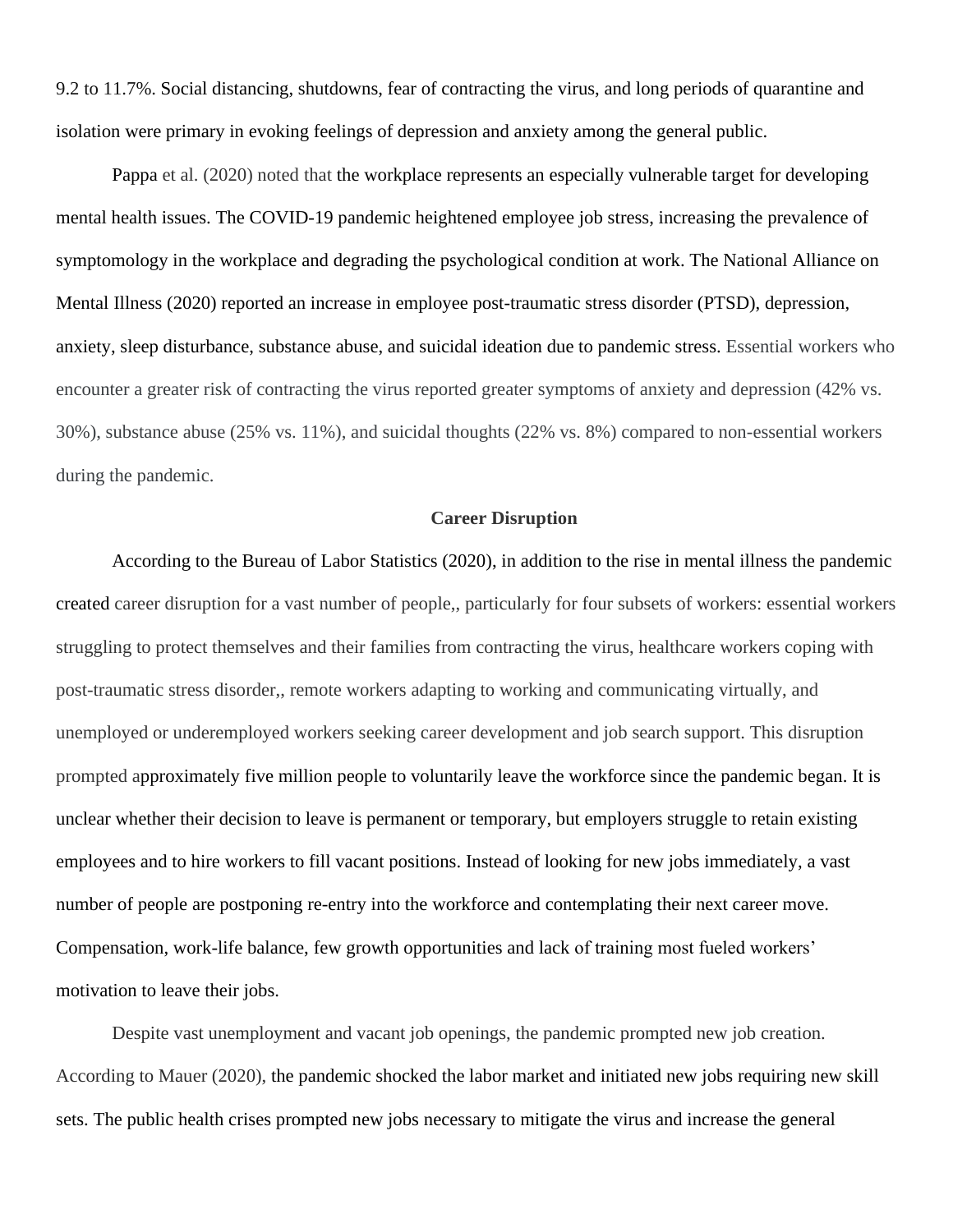public's confidence. Because COVID-19 has changed how people think about work, and how companies safeguard their employees and customers, more companies focus on safety and stricter health protocols prompting new jobs in cleaning and sanitization, health monitoring, decontamination, contract tracing, and space re-configuration to modify workplace layouts for social distancing. While the demand for these jobs has steadily increased and may be expected to grow, many will disappear after more people are vaccinated and the virus becomes less threating. It is important for leaders to be able to assist these workers to reskill as their jobs become obsolete.

## **Advice for Leaders**

Post pandemic, workforce planning and strategy will change, and leaders should begin to prepare. Because people are voluntarily leaving their jobs, leaders should focus their effort and attention on building workplace place support systems that encourage people to actively engage and thrive. Typically, organizations invest effort during the hiring process to select applicants who are a good cultural fit with skills that match job requirements. Few, if any, organizations assess fit over time. [Follmer](https://journals.aom.org/doi/abs/10.5465/amj.2014.0566) et al. (2018) noted that employees' perceptions of fit change especially during transitions such as job change, change in leadership, process changes, etc., and often terminate their positions as a result of these changes. The COVID-19 pandemic has provoked various workplace changes, motivating employees to re-assess their fit and future with their organizations.

To encourage retention and reduce turnover, employers should focus on keeping employees engaged. Offering individualized, custom packages employees could not find elsewhere increases fit, reinforces the employee's value to the organization, and encourages retention. Examples of individualized packages include customizing work schedules to meet employees' individual needs, offering cafeteria-style benefit plans, paying employees for performance, and offering increased learning and development. According to Spar and Dye (2018), employees value learning opportunities to enable career growth and development. To increase enthusiasm about staying with the organization, companies can offer employees stretch assignments and specialized training, and communicate transparently about career growth and compensation.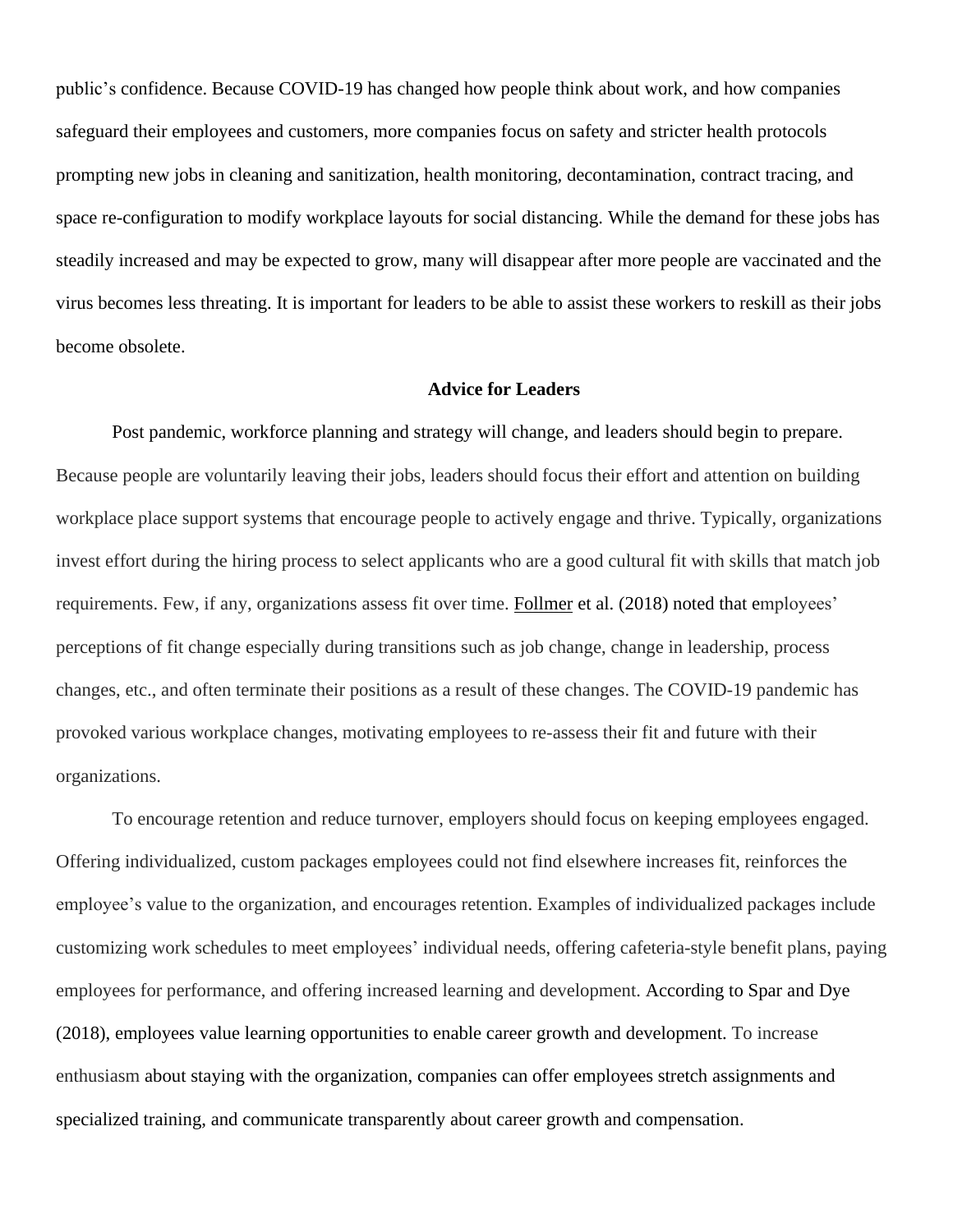To meet the demand to fill vacant roles, employers should not postpone identifying the skills and talents required to fill these positions. [Follmer](https://journals.aom.org/doi/abs/10.5465/amj.2014.0566) et al. (2018) noted when managing turnover, companies often backfill positions with the same skills. Since COVID-19 has changed the skill requirements for many jobs, employers must conduct thorough job analyses to determine new skill requirements and encourage new skill development through reskilling and upskilling.

Many organizations have transitioned to virtual or hybrid work environments where employees can work either 100% remotely or both virtually and onsite. This new workplace model has prompted a novel freedom for employees to choose where and how they work, increasing the number of distributed teams. For organizations to successfully adapt to this new model they must become virtually competent.

In addition to implementing technology to enable virtual work, leaders must be able to effectively manage, evaluate and train employees remotely. Face time in the office is no longer the sole criteria for evaluating employee work [\(Follmer](https://journals.aom.org/doi/abs/10.5465/amj.2014.0566) et al., 2018). Pappa et al. (2020) noted that to address mental health concerns, organizational leaders must address the "psychological pandemic" and provide mental health resources especially for high-risk groups and for individuals with pre-existing mental health conditions particularly vulnerable to pandemic stress. Possible interventions to moderate the pandemic's effect on workers' mental health include improving workplace infrastructures, implementing anti-contagion practices such as providing masks and protective gear, offering counseling services, and implementing safety and resilience training programs especially for individuals in leadership and management positions

#### **Advice for Employees**

Although the labor market has improved since the start of the pandemic, job seekers will experience competition due to the influx of candidates seeking new jobs. According to Julia Pollak, a labor economist at ZipRecruiter, highly trained and experienced applicants will be competing with recent college graduates for the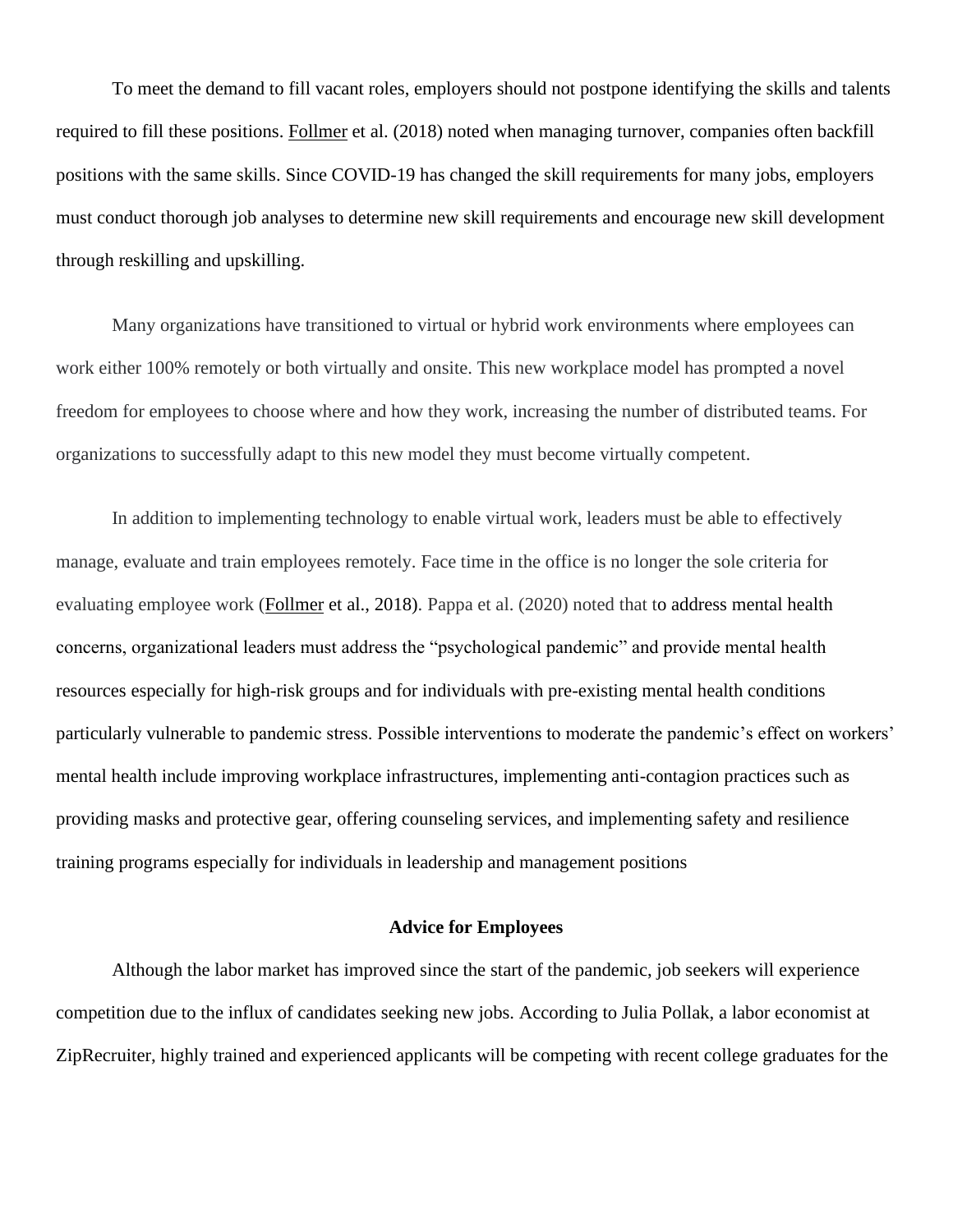same jobs, creating an extremely competitive job market. People who have lost their jobs or will be re-entering the workforce after an absence might consider the following:

## *Resume Refresh*

Employees who lost jobs due to coronavirus should tailor their resumes to the job they want. Since large companies use applicant tracking systems to scan for keywords, candidates should carefully read the job description and edit their resumes to match. Candidates should include in their resumes significant projects and accomplishments achieved before a COVID-19 related layoff to highlight their achievements and skills. Since many companies have transitioned to virtual work, it is important for job applicants to learn communication tools – such as Zoom and Microsoft Teams – and add these skills to their resumes.

#### *Virtual Networking*

Networking is **the most effective way to find meaningful employment and to attain job satisfaction and career success.** According to [Wanberg](https://onlinelibrary.wiley.com/action/doSearch?ContribAuthorRaw=Wanberg%2C+Connie+R) et al. [\(2019\),](https://onlinelibrary.wiley.com/action/doSearch?ContribAuthorRaw=Csillag%2C+Borbala) 70% of jobs are never published, and 85% of people find jobs through networking. Many unpublished jobs are either created for existing employees or for people recruiters met through networking. Every online conference, zoom meeting, online lecture, remote meeting, or event provides the chance to meet people, increase credibility, and expand relationships. People who network and build relationships during the pandemic will likely be in a better position to find a job when companies begin hiring. Joining professional online groups on Facebook and LinkedIn, and actively posting and commenting in the threads is an effective way to increase visibility, make contacts, and learn about job opportunities.

## *Conduct Research*

The global pandemic provides an opportunity for job seekers to observe different company cultures and business strengths. Researching different companies and how organizational leaders are managing the crisis and treating employees is one way to decide if the company is an appropriate fit. Prospective applicants should take time to conduct online research about organizations of interest. How long the company has been in business,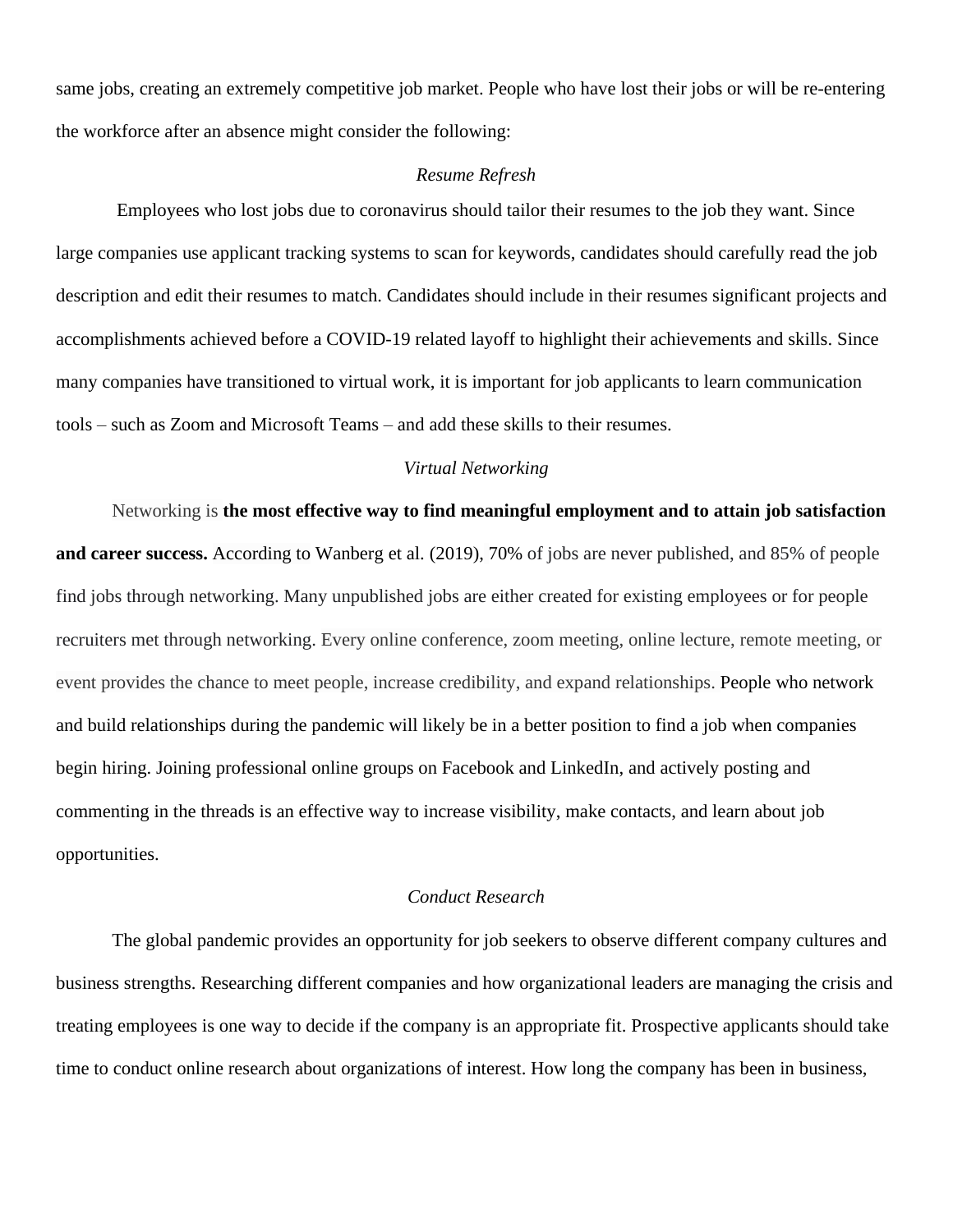how the company's products or services have changed especially during the pandemic, and the name and reputation of the CEO are just a few key areas of research to pursue.

# *Prepare for Virtual Interviews*

Since job interviews usually occur in person it is important to develop virtual interviewing skills. Before the interview, it is crucial to test technology including internet connection and verify that the camera and microphone are working. Proper preparation is the foundation for a successful virtual interview from ensuring working technology to conducting research before the meeting.

# *Improve Remote Work Skills*

Since transitioning to remote work, some companies have realized the benefits and have made the transition to a remote work environment permanent. New hires who ultimately will be office-based may begin their jobs working virtually. It is important that candidates demonstrate technical competence and the ability to work virtually on their resumes. Managing dispersed teams or working from home in the past are important competencies that demonstrate this ability.

# **Conclusion**

The COVID-19 pandemic has changed the way business operates and how employees work, and it has disrupted many individuals' personal, financial, and work lives. Yet, during this unprecedented time organizations and employees can adapt by embracing new skills and developing new behaviors. Businesses can use the COVID-19 pandemic as an opportunity to reshape hiring practices and to recruit and retain top talent and employees. Job seekers can use this time to reflect on their next career move. There is no doubt the future of work has changed, perhaps with positive outcomes.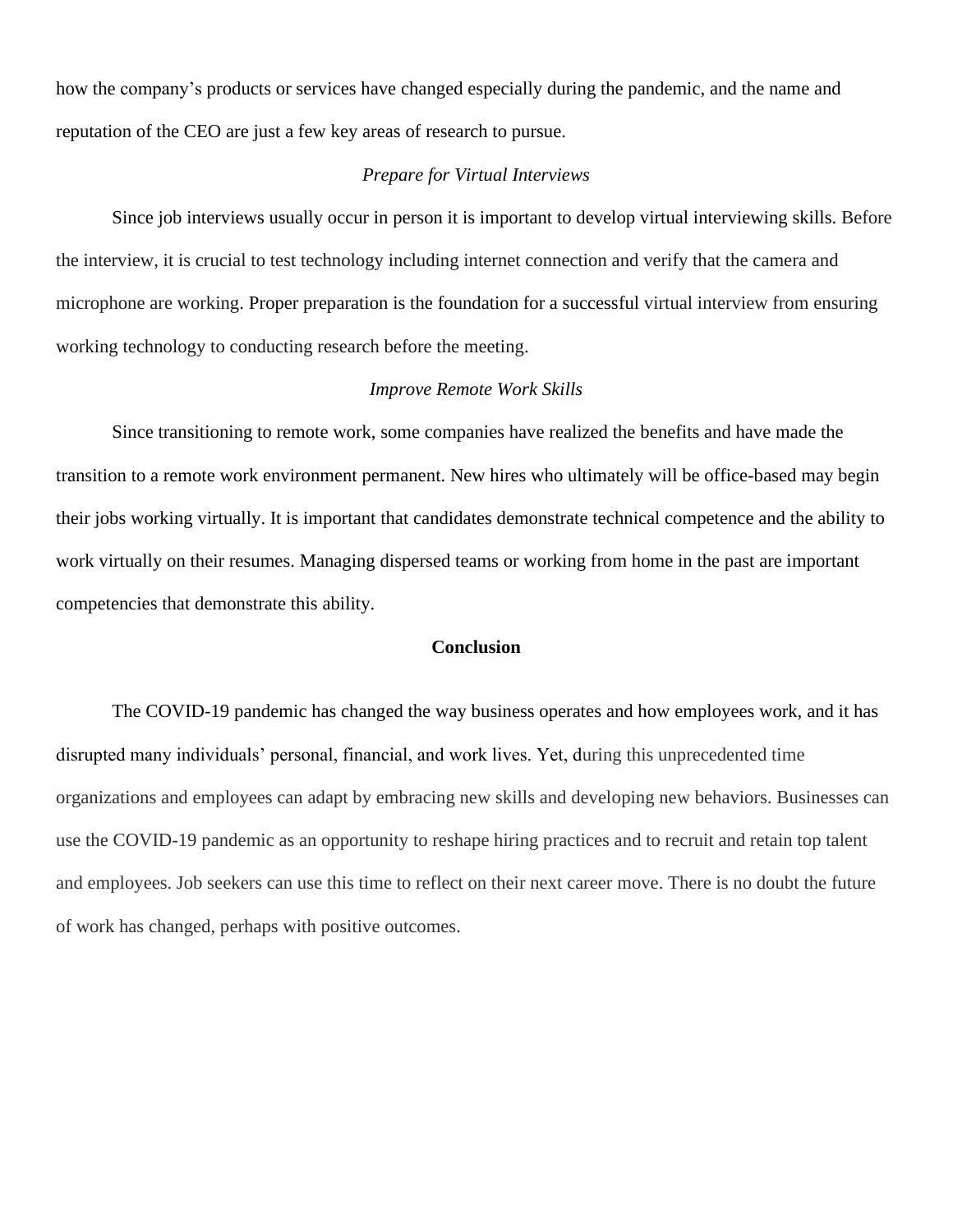# **About the Author**

Amy Preiss is staff faculty in the College of Doctoral Studies, University of Phoenix. She is a licensed Professional Counselor with over 15 years of clinical counseling and Fortune 500 industry experience. She has held various business leadership positions specializing in curriculum development, corporate communications, and training. Amy holds a BA degree from the University of Massachusetts, Amherst and a Ph.D. from the University of North Texas.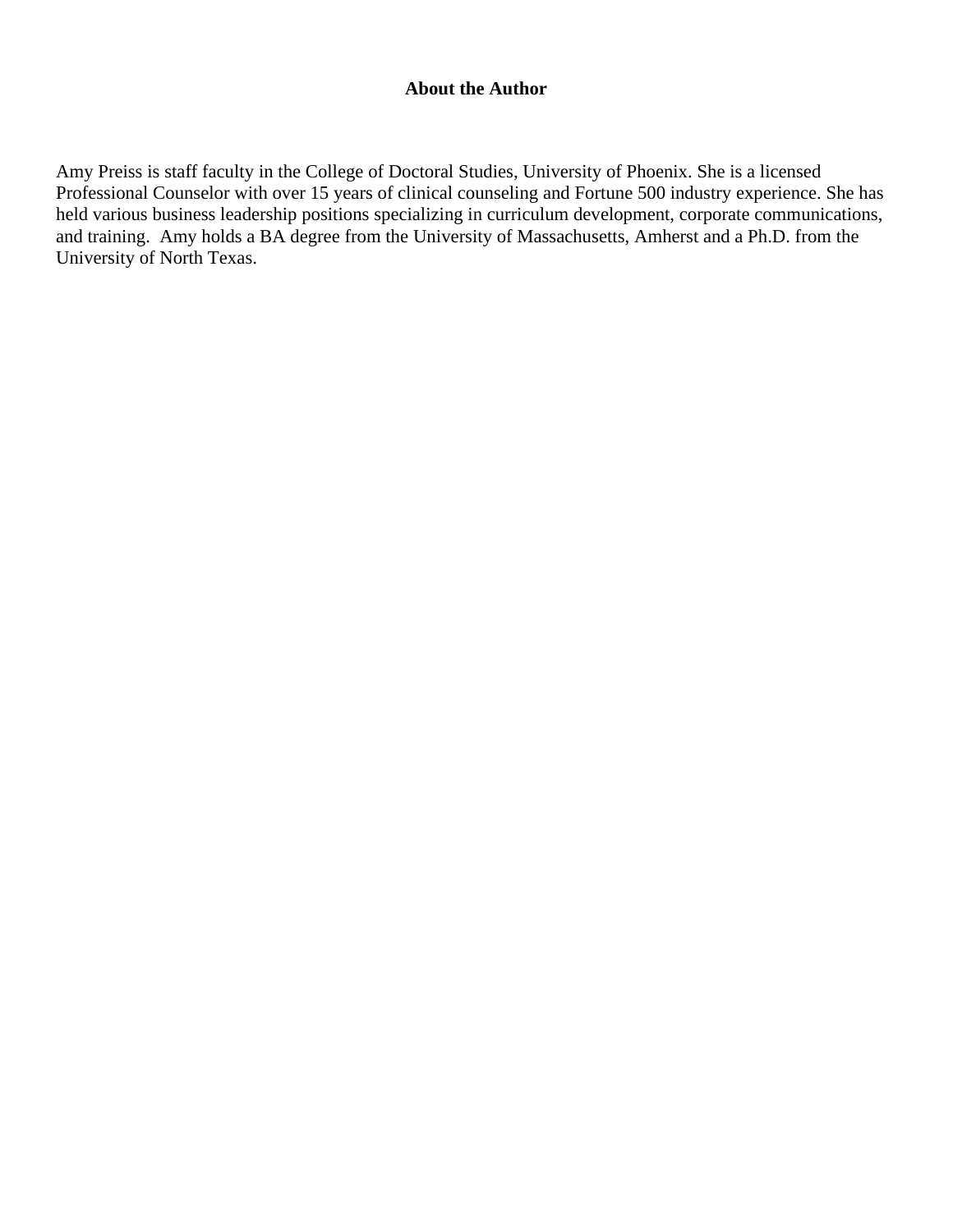## **References**

- Blustein, D. L. (2019). *The importance of work in an age of uncertainty: The eroding work experience in America*. Oxford University Press.
- Bureau of Labor Statistics. (2020). Employment situation summary. *U.S. Bureau of Labor Statistics*. https://www.bls.gov/news.release/empsit.nr0.htm
- Follmer, E., Talbot, D., Kristof-Brown, A. L., Astrove, S.L., & Billsberry, J. (2018). Resolution, relief, and resolution: A qualitative study of responses to misfit at work. *Academy of Management Journal, [61](https://journals.aom.org/toc/amj/61/2)*(2), <https://doi.org/10.5465/amj.2014.0566>
- Maurer, R. (2020). New types of jobs emerge from covid-19. *SHRM*. https://www.shrm.org/resourcesandtools/hrtopics/talent-acquisition/pages/new-types-jobs-emerge-from-covid-19.aspx#:~:text=Contact%20tracers%2C%20temperature%20takers%2C%20health,jobs%20that%20are%2 0now%20booming.
- Pappa, S., Ntella, V., Giannakas, T., Giannakoulis, V., Papoutsi, E., & Katsaounou, P. (2020). Prevalence of depression, anxiety, and insomnia among healthcare workers during the COVID-19 pandemic: A systematic review and meta-analysis. *Brain, Behavior, and Immunity* 88. https://doi.org/10.1016/j.bbi.2020.05.026
- Richter, D. J. (2020.). Covid-19 has caused a huge amount of lost working hours. *World Economic Forum*. https://www.weforum.org/agenda/2021/02/covid-employment-global-job-loss/
- Spar, B., & Dye, C. (2018) 2018 workplace learning report: The rise and responsibility of talent development in the new labor market*. LinkedIn Learning*. https://learning.linkedin.com/resources/workplacelearning-report-2018.
- The World Bank (2020). Global economic prospects. *The World Bank*. https://www.worldbank.org/en/publication/global-economic-prospects